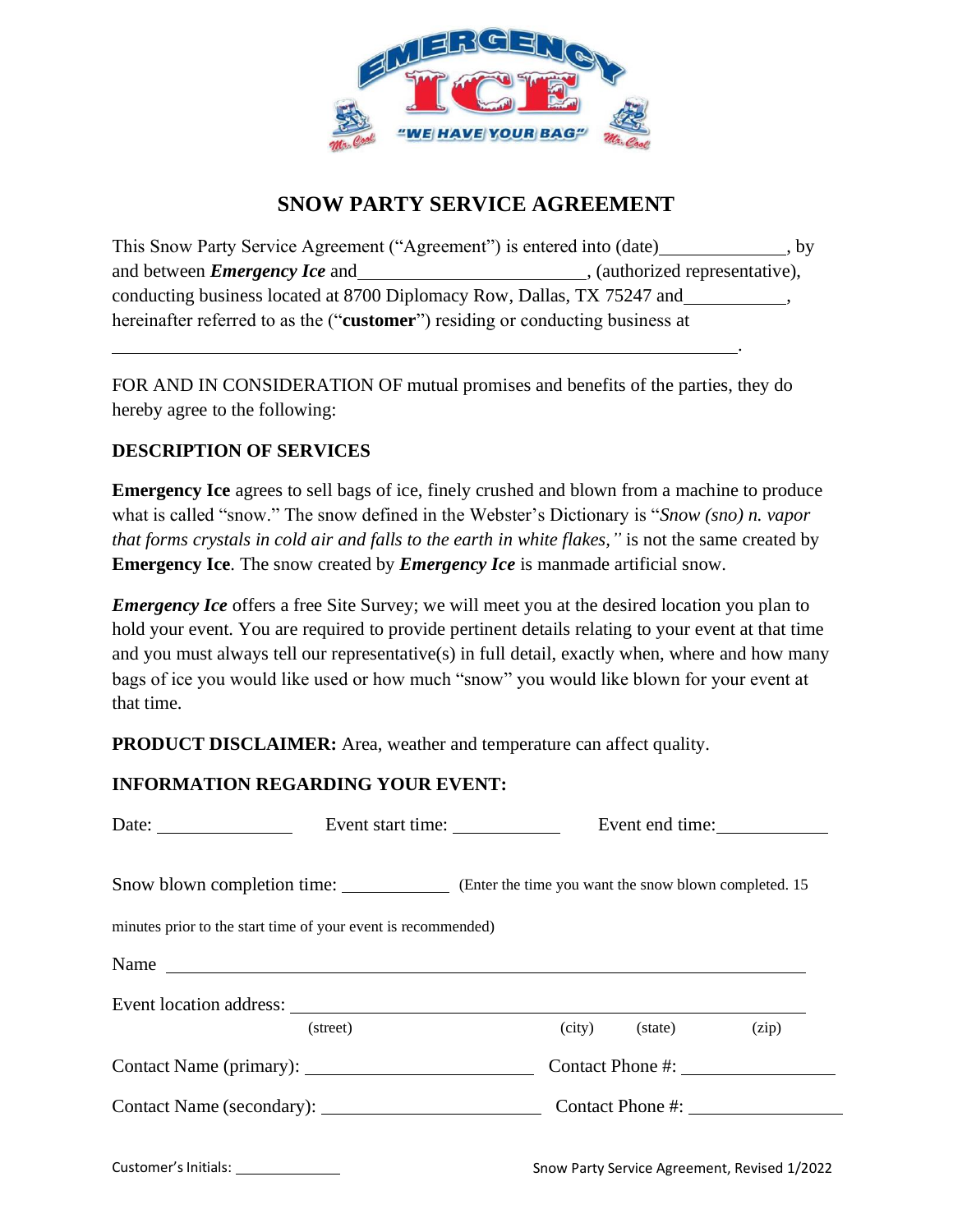

Event special instructions:

|                     |                         | Please check the box below to indicate the amount of snow you are requesting: |                                                                                                          |                   |
|---------------------|-------------------------|-------------------------------------------------------------------------------|----------------------------------------------------------------------------------------------------------|-------------------|
| Check<br><b>One</b> | Snow Amount<br>(pounds) | Price per pound                                                               | Area Size                                                                                                | <b>Total Cost</b> |
|                     | 4,000                   | 30.00 cents                                                                   | $15'$ X $15'$                                                                                            | \$1,200.00        |
|                     | 10,000                  | 18.00 cents                                                                   | $24'$ X $20'$                                                                                            | \$1,800.00        |
|                     | 15,000                  | $17.00$ cents                                                                 | $30'$ X 24'                                                                                              | \$2,550.00        |
|                     | 20,000                  | $16.00$ cents                                                                 | $32'$ X 30'                                                                                              | \$3,200.00        |
|                     | 30,000                  | 15.00 cents                                                                   | $45'$ X 25'                                                                                              | \$4,500.00        |
|                     | 40,000                  | 14.00 cents                                                                   | $60'$ X 40'                                                                                              | \$5,600.00        |
|                     | pounds                  |                                                                               | For any larger snow amounts, speak<br>to an <b>Emergency Ice</b> representative<br>for more information. |                   |

Thickness of snow is approximately 6 to 12 inches

Small slide **Large slide** Energy Small slide Small slide

(*If you choose to count the bags in the truck, you may do so prior to staring the snow blowing)*

If you want to request to rent the Mr. Cool Luge snow slide, complete the Snow Slide Agreement.

## **PAYMENT FOR SERVICES:**

**Emergency Ice** is very time conscious and we want your snow to be at your event on time; however, we will **not** be responsible for "time and unforeseen occurrences" including, but not limited to: (i) traffic delays, (ii) construction detours, (iii) weather conditions, (iv) equipment malfunctions, or (v) any "unforeseen occurrence" that may from time to time create or cause late arrivals. In the event that **EMERGENCY ICE** arrives to your location late, **you have the right to cancel the entire order and your deposit will be refunded and mailed to you.** However, should **EMERGENCY ICE** arrive late to your event location and you **still agree to accept the order, you will be responsible for paying the full price for any and all bags of ice used to blow snow at your event.**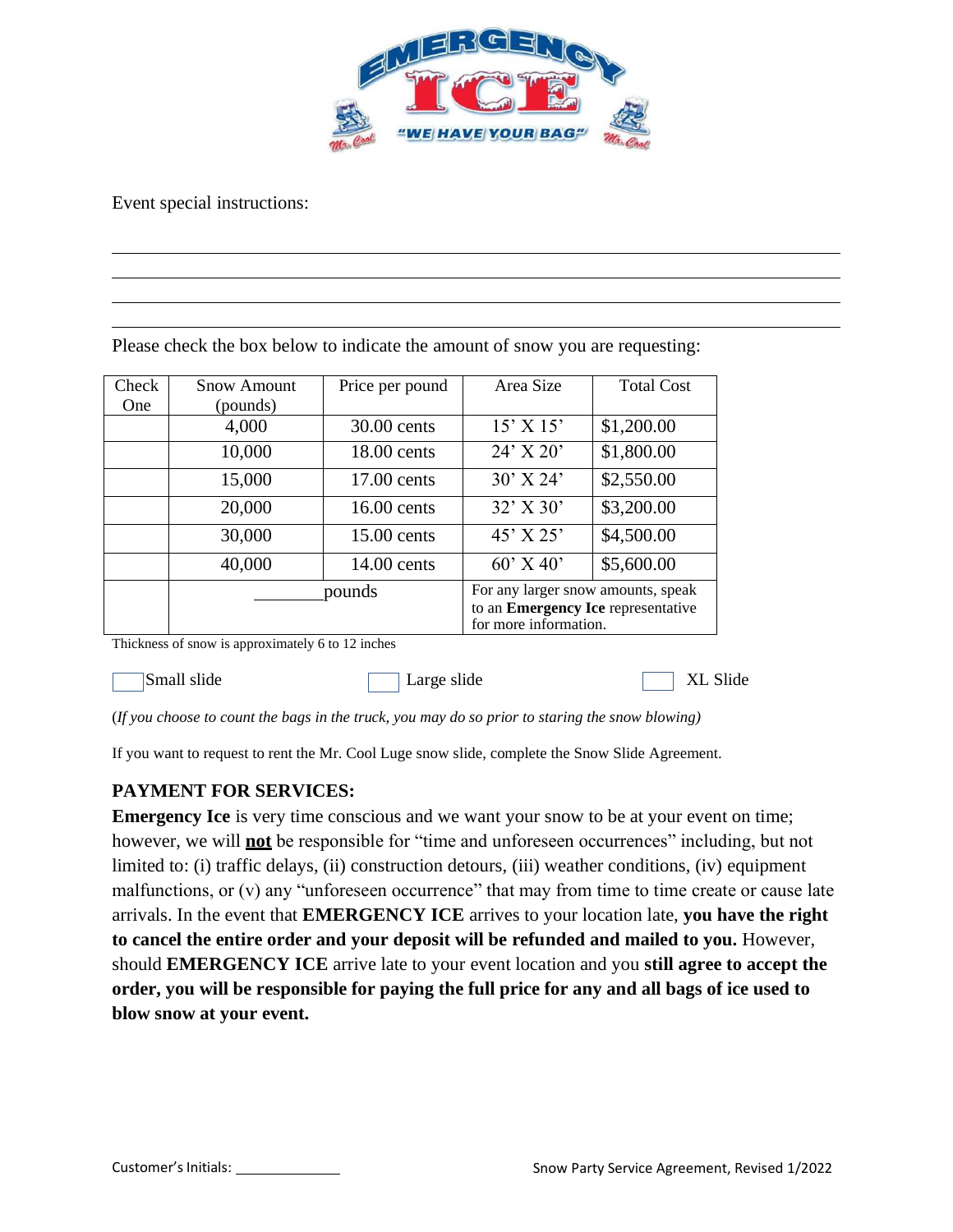

**Total payment for services** (*Includes 8.25% tax unless exempt):* **\$ Amount of deposit to be made: \$ Balance due upon arrival to event location: \$**

- **Deposit: 50%** Payment is required at the time of the agreement.
- **Balance-** Balance is due upon arrival
- **Rescheduling:** There are no guarantees when you reschedule your event due to bad weather conditions or previously scheduled events.
- **Completion and start time:** The completion on your order must be correct; because *Emergency Ice* **cannot** delay the start or completion time, since it could possibly cause us to be late to other previously scheduled events on that day.
- **Equipment failure:** Should an equipment failure occur during your event, you will only be charged for the bags of ice used at your event and a refund will be issued to you for any un-used bags of ice as soon as possible.
- Landscape: Emergency Ice is not responsible for any damage to lawn or landscaping caused by equipment in the normal operation of this service.

**HOLD HARMLESS AND INDEMNITY:** As the "customer" you are responsible for paying the full amount agreed upon in this Service Agreement. You agree to assume full responsibility for all bags of ice delivered to your event. You hereby agree to release *Emergency Ice,* its agents, servants and employees from any liability to anyone who may be injured or damaged in any way as a direct or indirect result of contact with the product delivered by *Emergency Ice* during and after your event. Further, you also agree to defend and hold *Emergency Ice*, its agents, servants and employees harmless from any claim(s) made during or after your event directly or indirectly as a result of the use of the *Emergency Ice* product(s), except claims resulting from the negligence or willful misconduct of *Emergency Ice*.

**ENTIRE AGREEMENT:** This Service Agreement contains the entire agreement of the parties and there are no other promises or condition in any other agreement whether oral of written. This Agreement supersedes any prior written or oral agreements between the parties.

**SEVERABILITY:** If any provision of this Service Agreement shall be held to be invalid unenforceable for any reason, the remaining provisions will continue to be valid and enforceable. If a court finds that any provision of this Agreement is invalid or unenforceable, but that by limiting such provision it would become valid and enforceable, then such provision will be deemed to be written, constructed and enforced as so limited.

**AMENDMENT:** This Service Agreement may be modified or amended in writing, if the wring is signed by the party obligated under the amendment.

**GOVERNING LAW:** If any conflict shall arise between the parties, the law shall be interpreted according to the laws of the state of Texas.

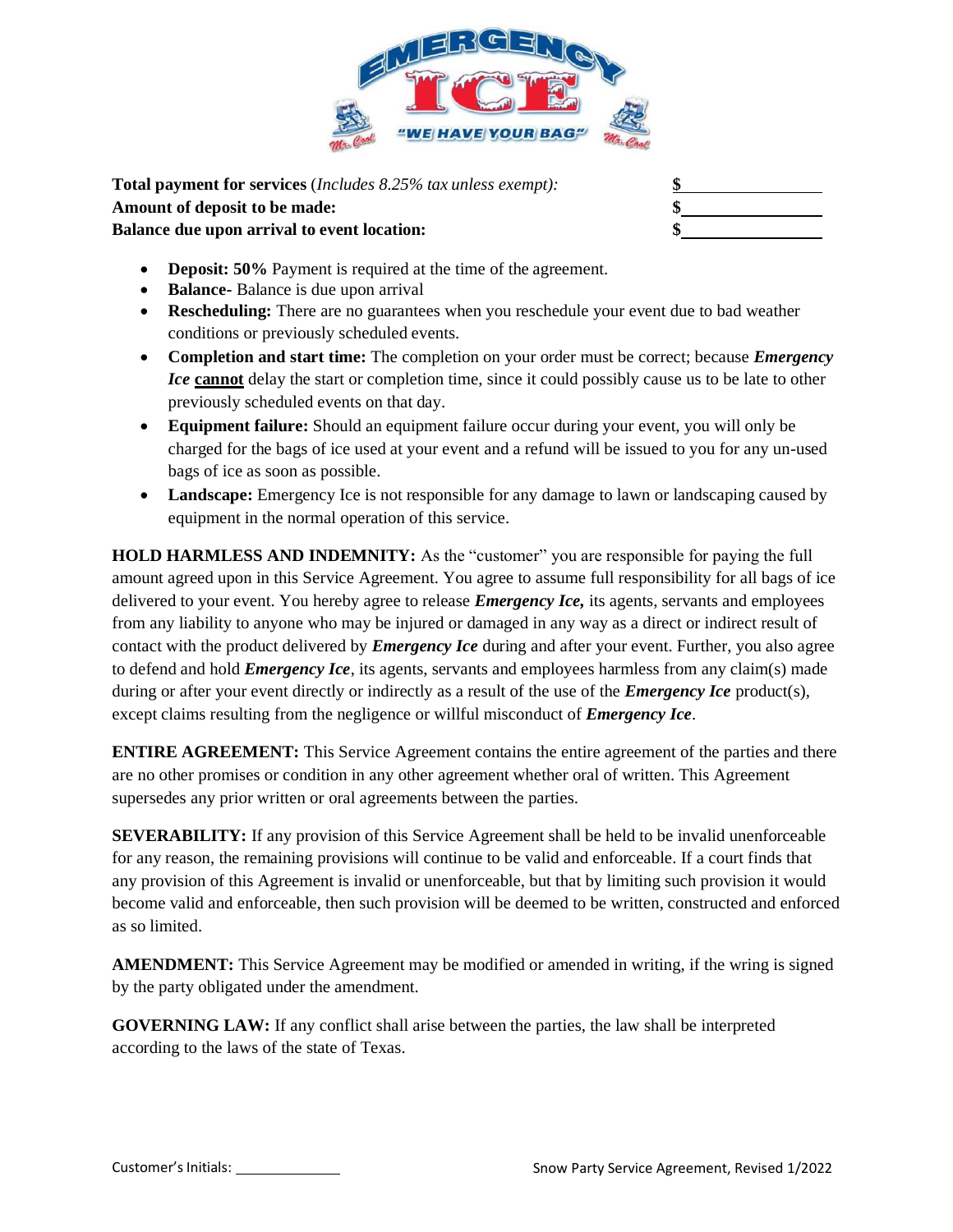

If any action between the parties, the prevailing party shall be entitled to attorneys' fees and costs.

You have the right to refuse your order and receive a refund of your deposit if the representative of *Emergency Ice* arrives to your event late; however, if you accept the order even after the representative of *Emergency Ice* arrives late, you will be responsible for the full balance due upon arrival. You also have the right to count the bags of ice before snow blowing. You have the right to direct the blowing (within reason and safety) and you have the right to Alternative Dispute Resolution held by the Better Business Bureau of Dallas and Northeast Texas.

By signing below, you acknowledge that you have read and understand the provisions made in this Service Agreement.

**Signature of person responsible forpayment "customer" Date**

**Printed name of person responsible forpayment "customer" Date**

**Signature of authorized representative of "Emergency Ice" Date**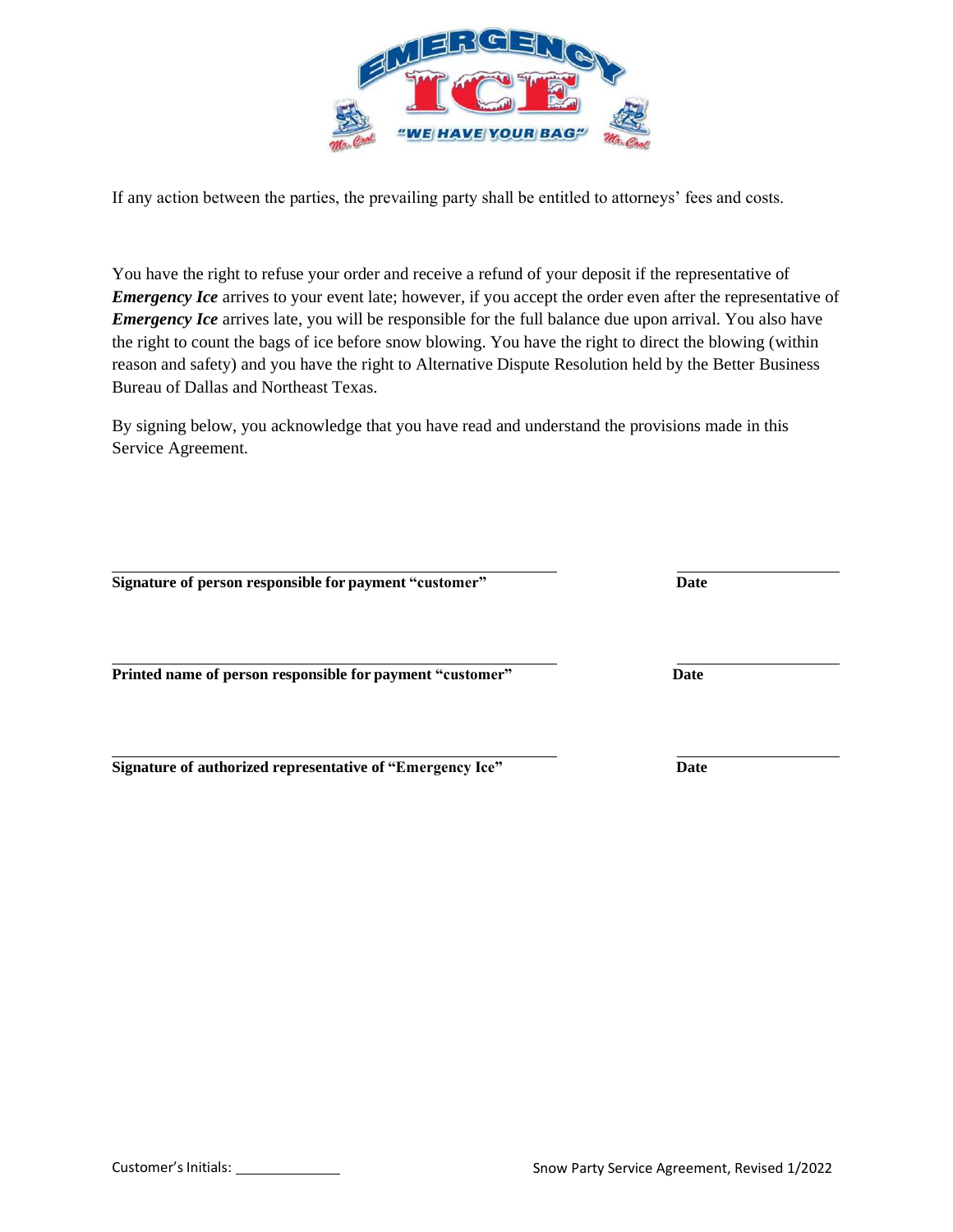

# **PAYMENT SCHEDULE**

| The acceptable methods of payment are as follows: (cash, check or credit card). |          |                                                               |         |       |  |  |
|---------------------------------------------------------------------------------|----------|---------------------------------------------------------------|---------|-------|--|--|
| <b>Cash/check payment:</b>                                                      |          |                                                               |         |       |  |  |
|                                                                                 |          | Date received: $\angle$                                       |         |       |  |  |
|                                                                                 |          | Driver's license number:                                      |         |       |  |  |
|                                                                                 |          |                                                               |         |       |  |  |
|                                                                                 |          | City: State: Zip:                                             |         |       |  |  |
| <b>Credit card payment:</b><br>Amount received: \$                              |          | Date of transaction: $\_\_\_\_\_\_\_\_\_\_\_\_\_\_\_\_\_\_\_$ |         |       |  |  |
| Credit card type: Visa Master Card American Express Discover                    |          |                                                               |         |       |  |  |
|                                                                                 |          |                                                               |         |       |  |  |
|                                                                                 | (street) | (city)                                                        | (state) | (zip) |  |  |
|                                                                                 |          |                                                               |         |       |  |  |
|                                                                                 |          |                                                               |         | Date: |  |  |